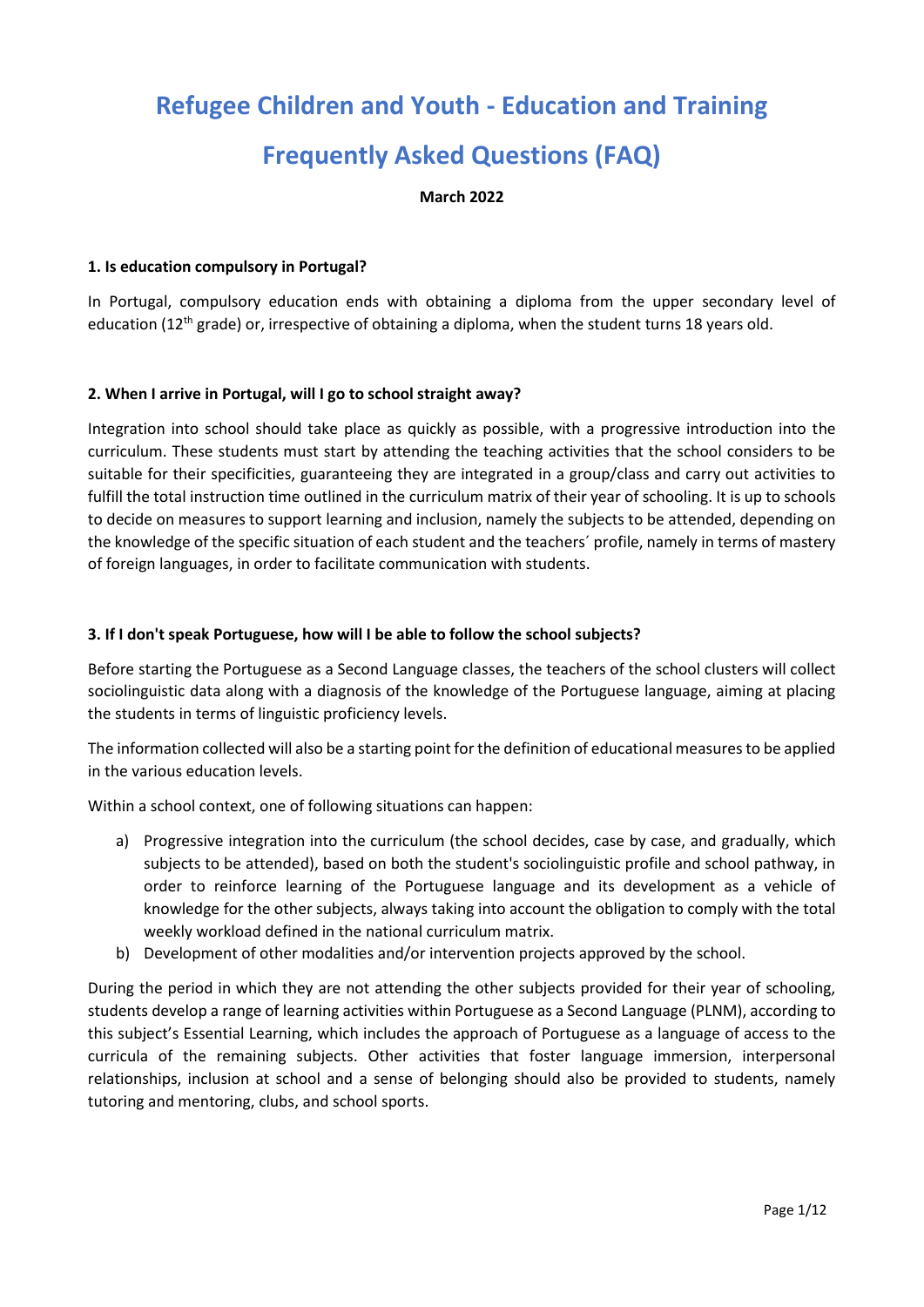## **4. In what year of schooling will I be placed?**

If the child or young person has documents proving educational or professional qualifications, the placement in the Portuguese education system is made following the granting of equivalence to the years of schooling completed in the country of origin.

In case there is no information or document about the student's school pathway, the age and the corresponding year of schooling/education cycle should be taken as a reference. Other factors, such as vocational guidance, should also be considered and weighted at the time of the decision - which can be reassessed later, depending on the student's evolution.

## **5. Will I be integrated into a school class?**

Yes, you will. The minors who arrive in Portugal are integrated into a class and begin progressively to attend the same subjects as the other classmates.

## **6. What options do I have for studying?**

There are several options for those who want to study in Portugal and schools provide support in terms of vocational guidance, to help students on their decision.

I. These are educational and training offers for primary and lower secondary education (1st to 9<sup>th</sup> year of schooling):

- a) General Basic Education;
- b) Education and Training Courses;
- c) Specialised Artistic Courses.

II. These are educational and training offers for upper-secondary education ( $10^{th}$  to  $12^{th}$  year of schooling):

- a) Scientific-Humanistic Courses;
- b) Vocational Courses;
- c) Specialised Artistic Courses;
- d) Apprenticeship Courses.

## **7. Can I choose an educational or training offer and later switch to another?**

Yes, you can. It is possible to switch from general education provision to vocational education and vice versa.

## **8. Can I choose a vocational course right from the start?**

Yes, you can, as long as there are offers, both at lower and upper secondary levels, adjusted to different profiles.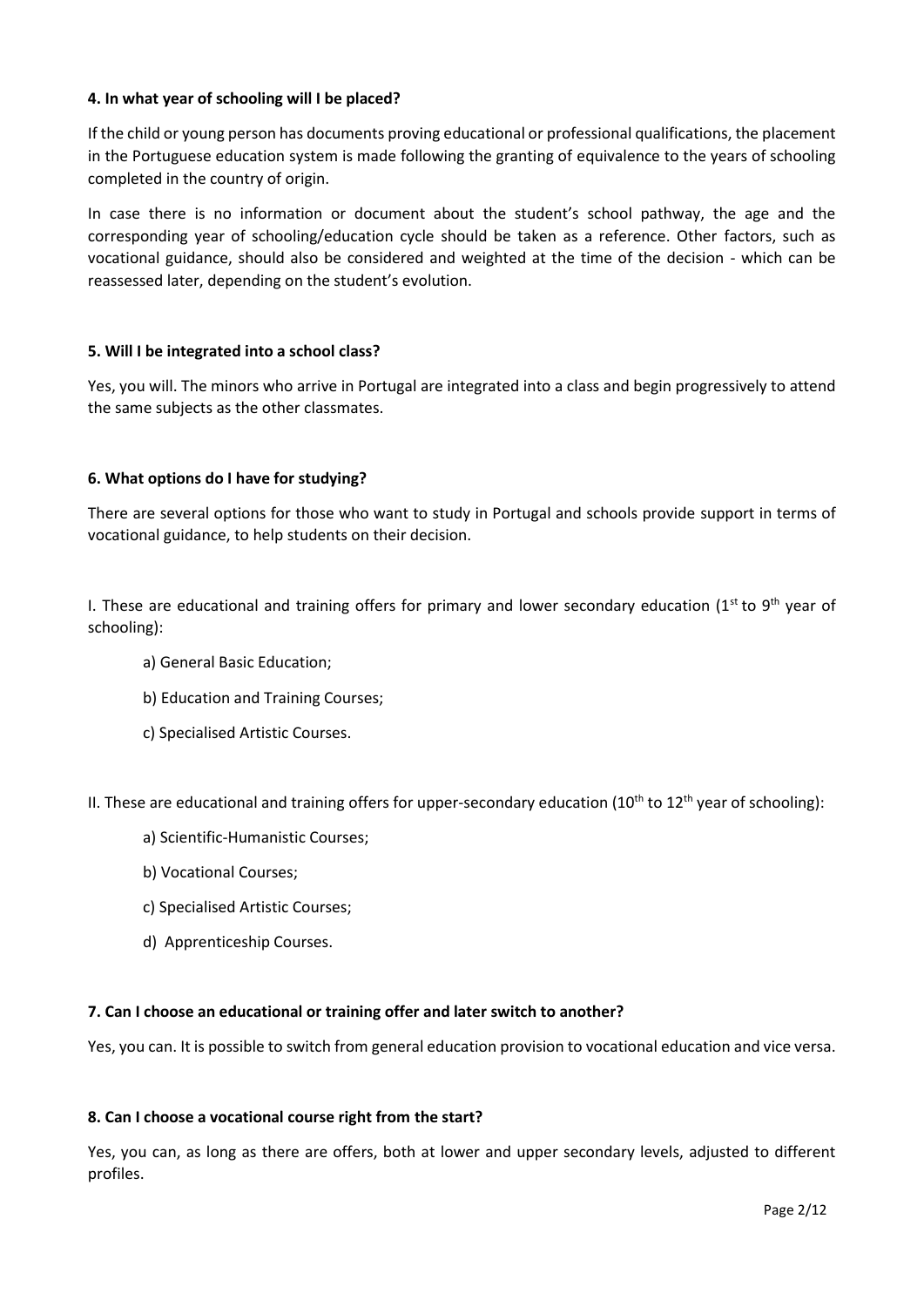However, to be able to choose some of these offers, you must meet the age requirement – be over 15 years old.

## **9. What offers are there in terms of vocational courses? What is their duration? And what certification do they guarantee?**

In order to complete lower secondary (9<sup>th</sup> grade) and upper secondary (12<sup>th</sup> grade) education through more practical learning associated to a profession that allows you to continue studying or join the labor market, there are several dual paths certification (school and vocational) aimed at young people, according to the following table:

| <b>Course</b>                                                               | <b>Features/Definition</b>                                                                                                                                                                                                                                                                                                                           | Level                                                   | <b>Duration</b>                    | <b>Education</b><br>and training<br>areas                                                                                                                         | <b>Pursuit of</b><br>further<br>studies                                                      | <b>Qualifications</b><br>according to<br><b>National</b><br><b>Qualifications</b><br><b>Framework</b> |
|-----------------------------------------------------------------------------|------------------------------------------------------------------------------------------------------------------------------------------------------------------------------------------------------------------------------------------------------------------------------------------------------------------------------------------------------|---------------------------------------------------------|------------------------------------|-------------------------------------------------------------------------------------------------------------------------------------------------------------------|----------------------------------------------------------------------------------------------|-------------------------------------------------------------------------------------------------------|
| <b>Education and</b><br><b>Training</b><br>courses                          | - Courses for young<br>people with the<br>same age or<br>over 15 years old;<br>- Development of<br>social, scientific<br>and vocational skills<br>required for a<br>professional<br>activity;<br>- Preparation for<br>the pursuit of<br>further studies<br>at the upper<br>secondary level and<br>for a qualified<br>integration in labor<br>market. | Upper<br>primary<br>and lower<br>secondary<br>education | or<br>$\overline{2}$<br>1<br>years | - Different<br>areas, from<br>industry and<br>technology,<br>to services,<br>trade, and<br>transport, as<br>well as<br>agriculture,<br>environment,<br>and others | Yes -<br>For lower<br>secondary<br>education<br>Yes -<br>For upper<br>secondary<br>education | Level 1<br>Level 2                                                                                    |
| <b>Specialised</b><br>artistic courses<br>(lower<br>secondary<br>education) | - Intended for<br>young people who<br>reveal interest,<br>aptitude or talent<br>for pursuing a<br>school<br>artistic pathway, in<br>which social,<br>scientific and<br>artistic skills are<br>developed;<br>- Subject to<br>entrance tests.                                                                                                          | Upper<br>primary<br>and lower<br>secondary<br>education | 5 years                            | Dance /<br>Music                                                                                                                                                  | Yes - for<br>upper<br>secondary<br>education                                                 | Level 2                                                                                               |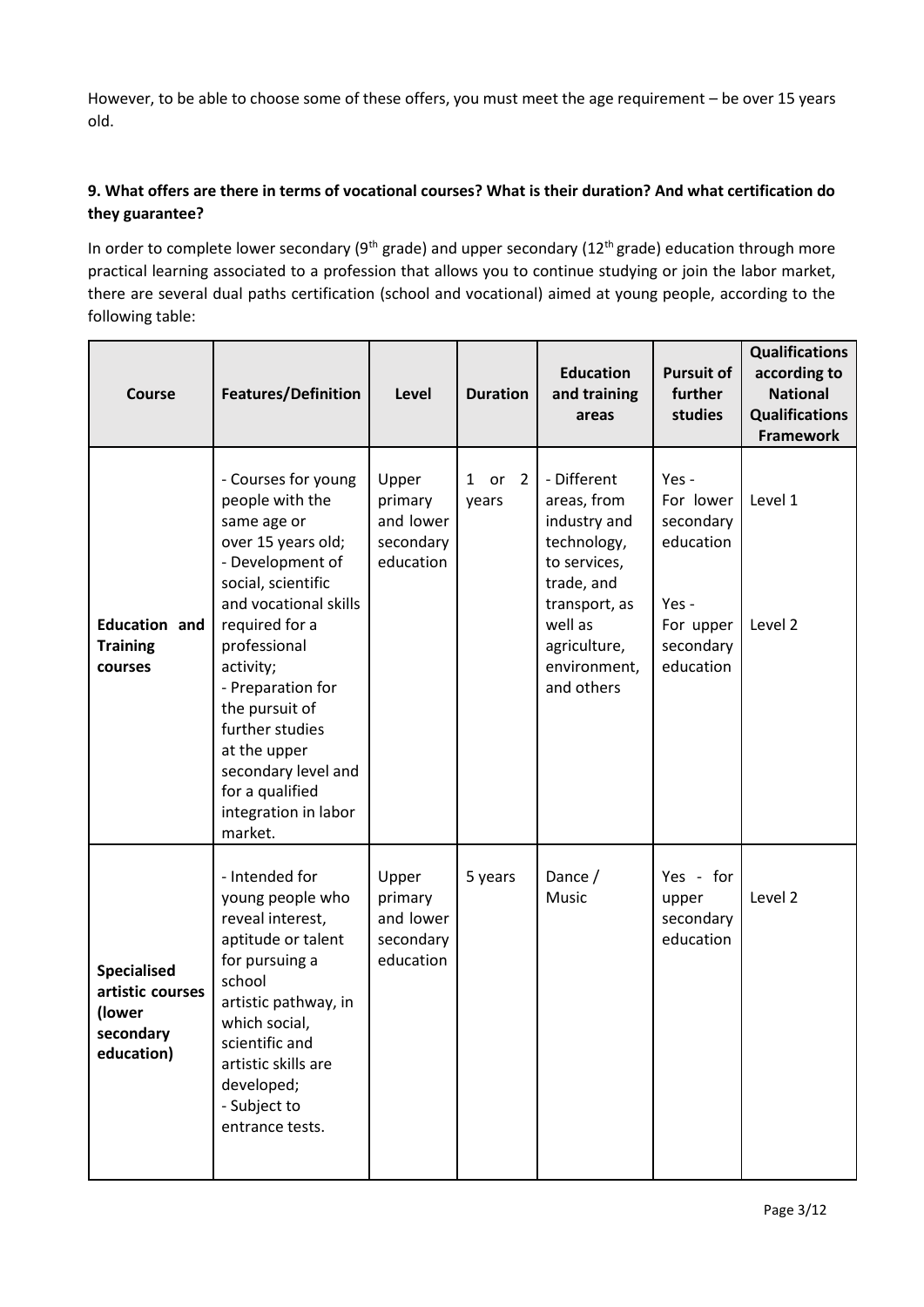| <b>Vocational</b><br>courses                                                | - Intended for<br>young people in the<br>age group 15-18<br>(by the time they<br>start the course);<br>- Students develop<br>social, scientific<br>and vocational skills<br>necessary for a<br>professional<br>activity;<br>- Preparation for an<br>easier and qualified<br>insertion in labor<br>market.                                                                                                                                                                                                                                                                              | Upper<br>secondary<br>education | 3 years                                     | - Different<br>areas, from<br>industry and<br>technology,<br>to services,<br>trade, and<br>transport, as<br>well as<br>agriculture,<br>environment,<br>and others | Yes - for<br>post<br>secondary<br>and<br>higher<br>education     | Level 4                                                                        |
|-----------------------------------------------------------------------------|----------------------------------------------------------------------------------------------------------------------------------------------------------------------------------------------------------------------------------------------------------------------------------------------------------------------------------------------------------------------------------------------------------------------------------------------------------------------------------------------------------------------------------------------------------------------------------------|---------------------------------|---------------------------------------------|-------------------------------------------------------------------------------------------------------------------------------------------------------------------|------------------------------------------------------------------|--------------------------------------------------------------------------------|
| <b>Specialised</b><br>artistic courses<br>(upper<br>secondary<br>education) | - School pathway<br>for young people<br>from 15 years old<br>(inclusive) and up<br>to 18 years old<br>(when they start<br>the course);<br>- These are double<br>certification<br>courses (with the<br>exception of<br>courses in the area<br>of Music);<br>- Intended for<br>young people who<br>reveal interest,<br>aptitude, or talent<br>for pursuing a<br>school artistic<br>pathway, in which<br>social, scientific and<br>skills<br>artistic<br>are<br>developed;<br>- Subject to<br>entrance tests, with<br>an eliminatory<br>character, in the<br>areas of music and<br>dance. | Upper<br>secondary              | 3 years                                     | <b>Visual Arts</b><br>and<br>Audiovisuals,<br>Dance, Music                                                                                                        | Yes - for<br>post-<br>secondary<br>and/or<br>higher<br>education | Visual and<br>Audiovisual<br>arts: level 4<br>Dance: level 4<br>Music: level 3 |
| Apprenticeship<br>courses (upper<br>secondary<br>education)                 | - Aimed at young<br>people under the<br>age of 25 years old;<br>- These are double<br>certification                                                                                                                                                                                                                                                                                                                                                                                                                                                                                    | Upper<br>secondary              | 2800-<br>3700<br>hours<br>(about 2<br>and a | - Different<br>areas, from<br>industry and<br>technology,<br>to services,                                                                                         | Yes - for<br>post-<br>secondary<br>and/or<br>higher<br>education | Level 4                                                                        |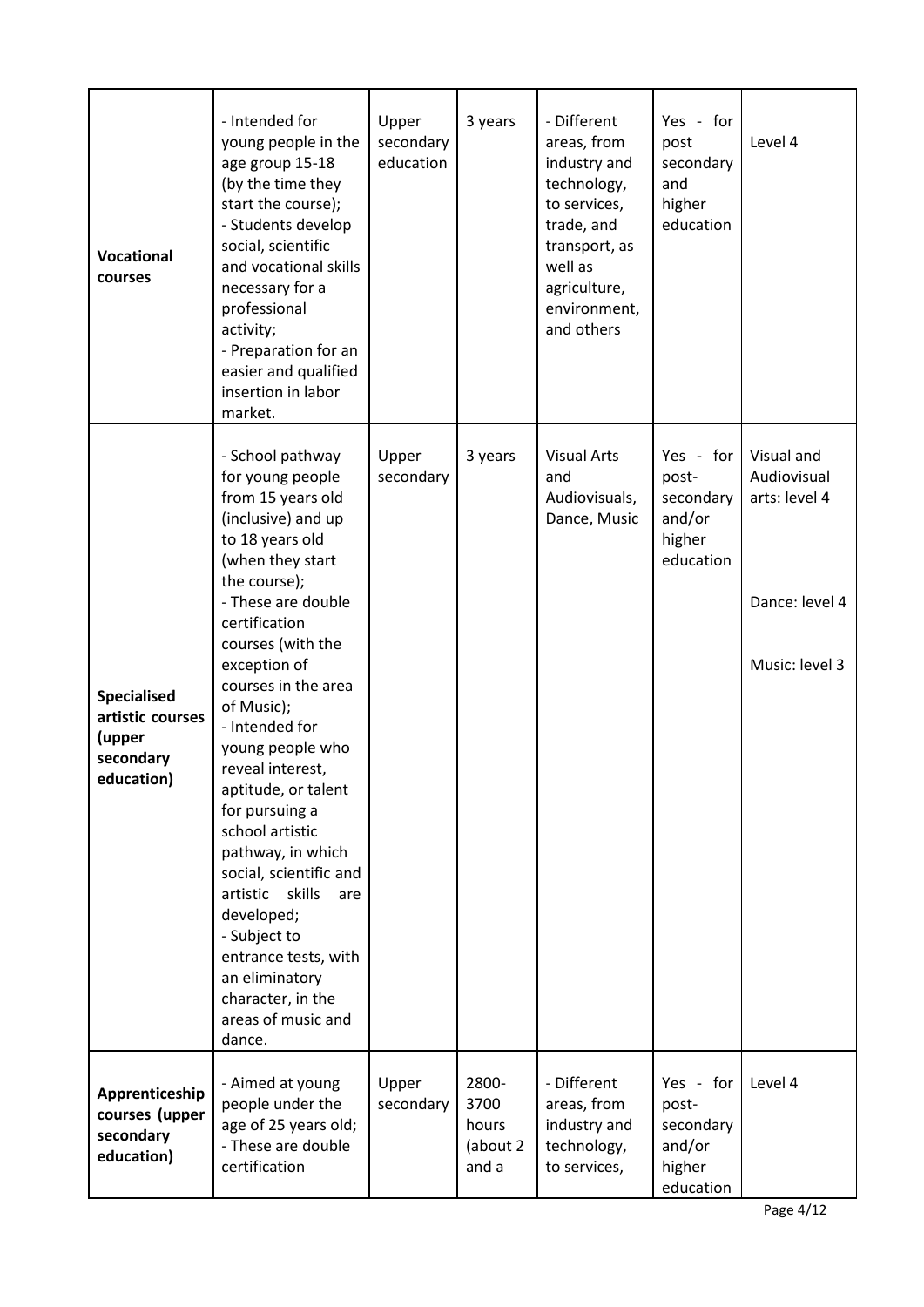| courses: they allow  | half   | trade, and |  |
|----------------------|--------|------------|--|
| you to obtain        | years) | others.    |  |
| simultaneously a     |        |            |  |
| school and           |        |            |  |
| vocational           |        |            |  |
| certification;       |        |            |  |
| - They allow a       |        |            |  |
| better insertion in  |        |            |  |
| the labor market,    |        |            |  |
| boosted by a strong  |        |            |  |
| component of         |        |            |  |
| training carried out |        |            |  |
| in a company         |        |            |  |
| context;             |        |            |  |
| - They allow the     |        |            |  |
| pursuit of further   |        |            |  |
| studies.             |        |            |  |

## **10. If, meanwhile, I turn 18 can I attend any of the aforementioned options?**

According to the legislation in force, the enrollment in upper secondary education is only allowed for students over 18 years old who already have had a previous school pathway in the Portuguese education system. This means that if the student enters the education system, and, in the meantime, turns 18 years old, he/she can finish his/her your course, until getting the certification or qualification.

However, when you reach the age of majority it is possible to choose a set of other offers for adults.

From the age of 18, and depending on the profile of the young person, he/she can

 $\rightarrow$  undergo a process of recognition, validation and certification of competences (RVCC);

 $\rightarrow$  attend an Adult Education and Training Course (EFA), at primary or secondary level;

 $\rightarrow$  attend an Apprenticeship Course, developing the necessary skills to carry out a professional activity;

| School pathway | <b>Features/Definition</b>                                                                                                                                                                                                                       | Level                                    | <b>Duration</b>                                                                                                                                                                     | <b>Pursuit of</b><br>further<br>studies | <b>Qualification</b>          |
|----------------|--------------------------------------------------------------------------------------------------------------------------------------------------------------------------------------------------------------------------------------------------|------------------------------------------|-------------------------------------------------------------------------------------------------------------------------------------------------------------------------------------|-----------------------------------------|-------------------------------|
|                | - It is aimed at adults<br>(from 18 years old)<br>without the<br>appropriate<br>qualification for<br>insertion or<br>progression in labor<br>market and, mainly,<br>without having<br>concluded basic<br>education (until<br>lower secondary) or | Primary<br>and<br>secondary<br>education | Variable<br>(months or<br>years, depending<br>on profile and<br>availability<br>of<br>the<br>adult,<br>his/her acquired<br>competences,<br>autonomy,<br>training<br>and experience) | <b>Yes</b>                              | Level 2<br>Level 3<br>Level 4 |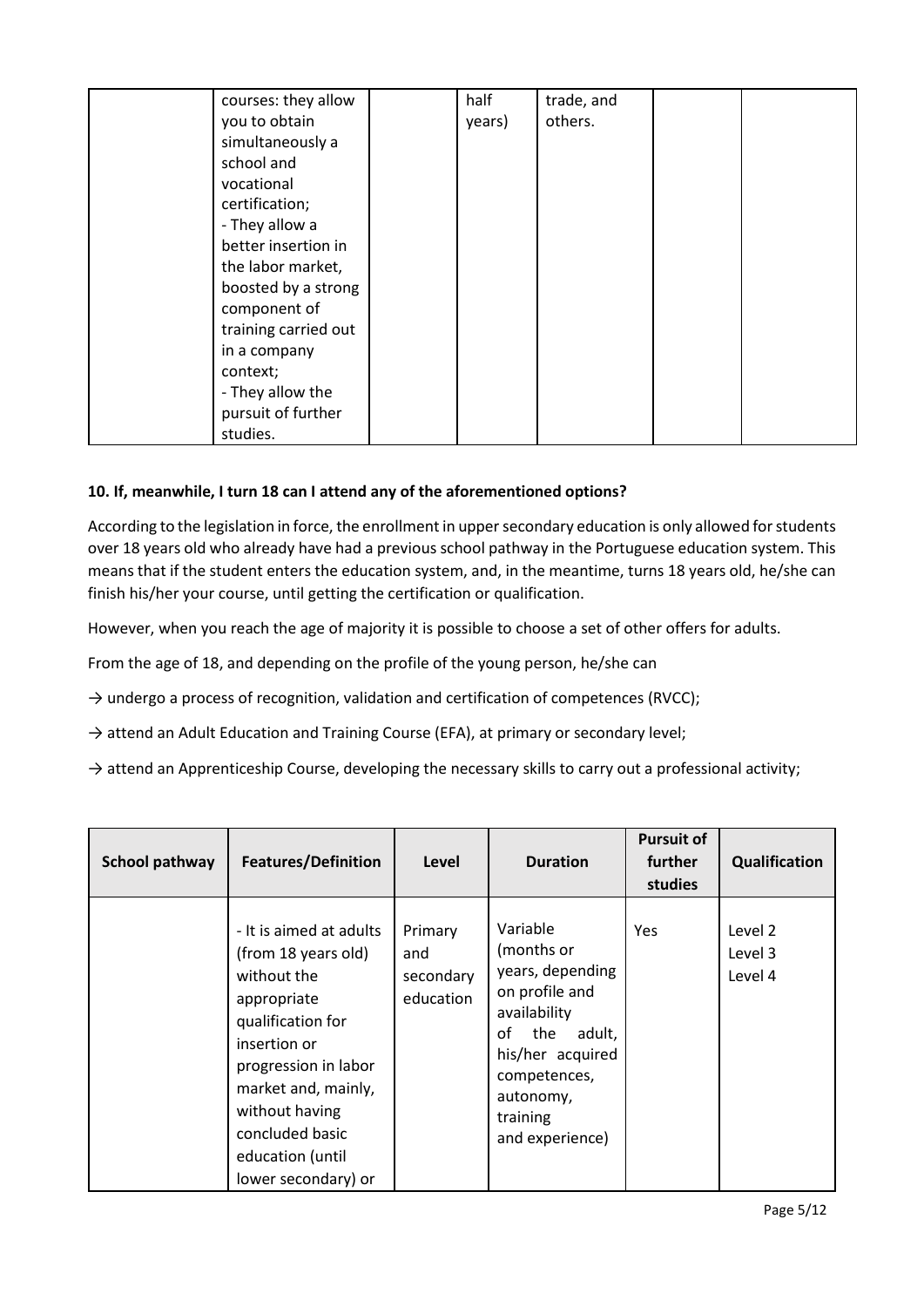| Recognition,<br>validation,<br>and<br>certification<br>of<br>competences<br>(RVCC) | upper secondary<br>education, being<br>particularly suitable<br>for adults with<br>incomplete training<br>paths;<br>- It consists of a<br>process through<br>which the adult<br>demonstrates skills<br>acquired and<br>developed<br>throughout life<br>through formal, non-<br>formal and informal<br>ways, which are<br>subject to validation<br>and certification to<br>get a qualification<br>(school or<br>vocational).                                         |                                          |                                                    |                                                                    |                               |
|------------------------------------------------------------------------------------|---------------------------------------------------------------------------------------------------------------------------------------------------------------------------------------------------------------------------------------------------------------------------------------------------------------------------------------------------------------------------------------------------------------------------------------------------------------------|------------------------------------------|----------------------------------------------------|--------------------------------------------------------------------|-------------------------------|
| <b>Education</b><br>and<br><b>Training Courses</b><br>for Adults                   | - Aimed at those who<br>are 18 years old or<br>more and intend to<br>complete the 4 <sup>th</sup> , 6 <sup>th</sup><br>or 9 <sup>th</sup> grades of<br>primary and lower<br>secondary education<br>or upper secondary<br>education (12 <sup>th</sup><br>grade) or wish to<br>obtain a vocational<br>certification;<br>- It allows the<br>development of<br>social, scientific, and<br>professional skills<br>which are necessary<br>for a professional<br>activity. | Primary<br>and<br>secondary<br>education | Variable<br>1 to 3 years                           | Yes                                                                | Level 2<br>Level 3<br>Level 4 |
|                                                                                    | - Aimed at young<br>people under the age<br>of 25;<br>- Being double<br>certification courses,<br>they allow you to<br>simultaneously<br>obtain                                                                                                                                                                                                                                                                                                                     | Upper<br>secondary<br>education          | 2800-3700 hours<br>(about two years<br>and a half) | Yes,<br>for<br>post-<br>secondary<br>and/or<br>higher<br>education | Level 4                       |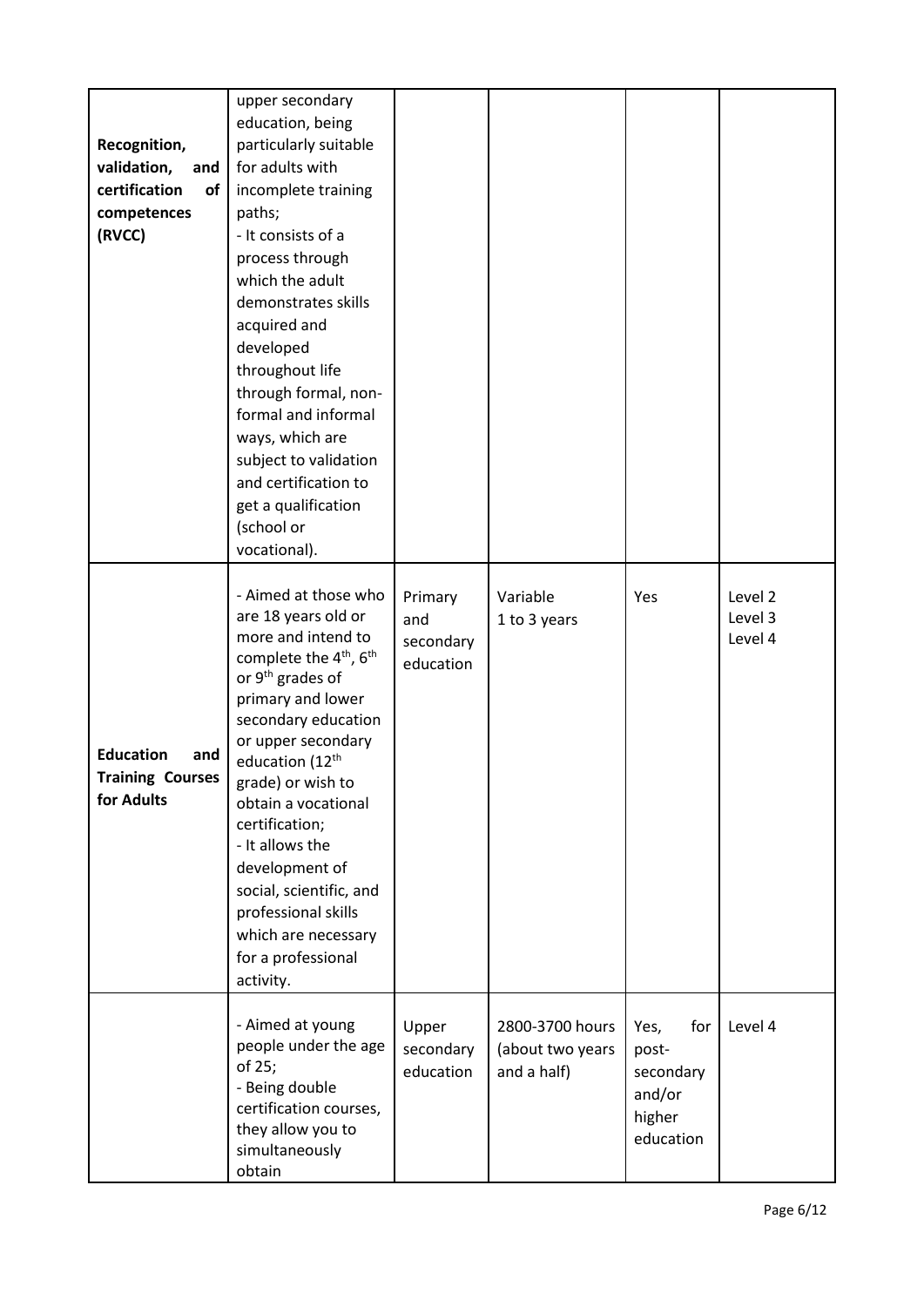| Apprenticeship | a school and          |  |  |
|----------------|-----------------------|--|--|
| courses (upper | vocational            |  |  |
| secondary      | certification;        |  |  |
| education)     | - They allow a better |  |  |
|                | insertion in labor    |  |  |
|                | market, boosted by a  |  |  |
|                | strong component of   |  |  |
|                | training carried out  |  |  |
|                | in a company          |  |  |
|                | context;              |  |  |
|                | - They allow the      |  |  |
|                | pursuit of further    |  |  |
|                | studies.              |  |  |

 $\rightarrow$  attend upper secondary education in the form of recurrent education, which comprises:

## **a) Scientific-humanistic courses at upper secondary education in the form of recurrent education:**

Training offer organised in a modular system (after working hours) - modules that can be capitalised by subject – which is embodied in the curricular matrices of the Scientific-Humanistic Courses contained in Ministerial Implementing Order no. 242/2012, of 10 August, and comprises courses in Languages and Humanities, Socioeconomic Sciences and Science and Technologies. Accordingly, in the face-to-face modality, students can complete upper secondary education in three academic years.

## **b) Distance learning recurrent upper-secondary education courses:**

It is a training offer that includes courses in Languages and Humanities, Socioeconomic Sciences and Science and Technology, having the curricular matrices of the Scientific-Humanistic Courses of recurrent upper secondary education as a reference.

. This system works in a modular regime, in the form of "b-learning", that is, integrating face-to-face sessions and remote, synchronous and asynchronous sessions. If students choose a non-face-to-face regime, they have the possibility to manage the completion of the modules of the different subjects, being able to anticipate the conclusion of upper secondary education in one or two years.

## **11. If I follow a vocational school pathway, can I still apply for higher education?**

Yes, you can. Upper secondary education offers allow the pursuit of further studies at a higher level.

## **12. If I choose a vocational school pathway, will I also have Portuguese as a Second Language classes?**

Yes, you will. Regarding Education and Training Courses, Vocational Courses and Specialised Artistic Courses, it is planned to reinforce the learning of Portuguese as a Second Language.

As far as adults are concerned there is an offer of Portuguese as a Host Language.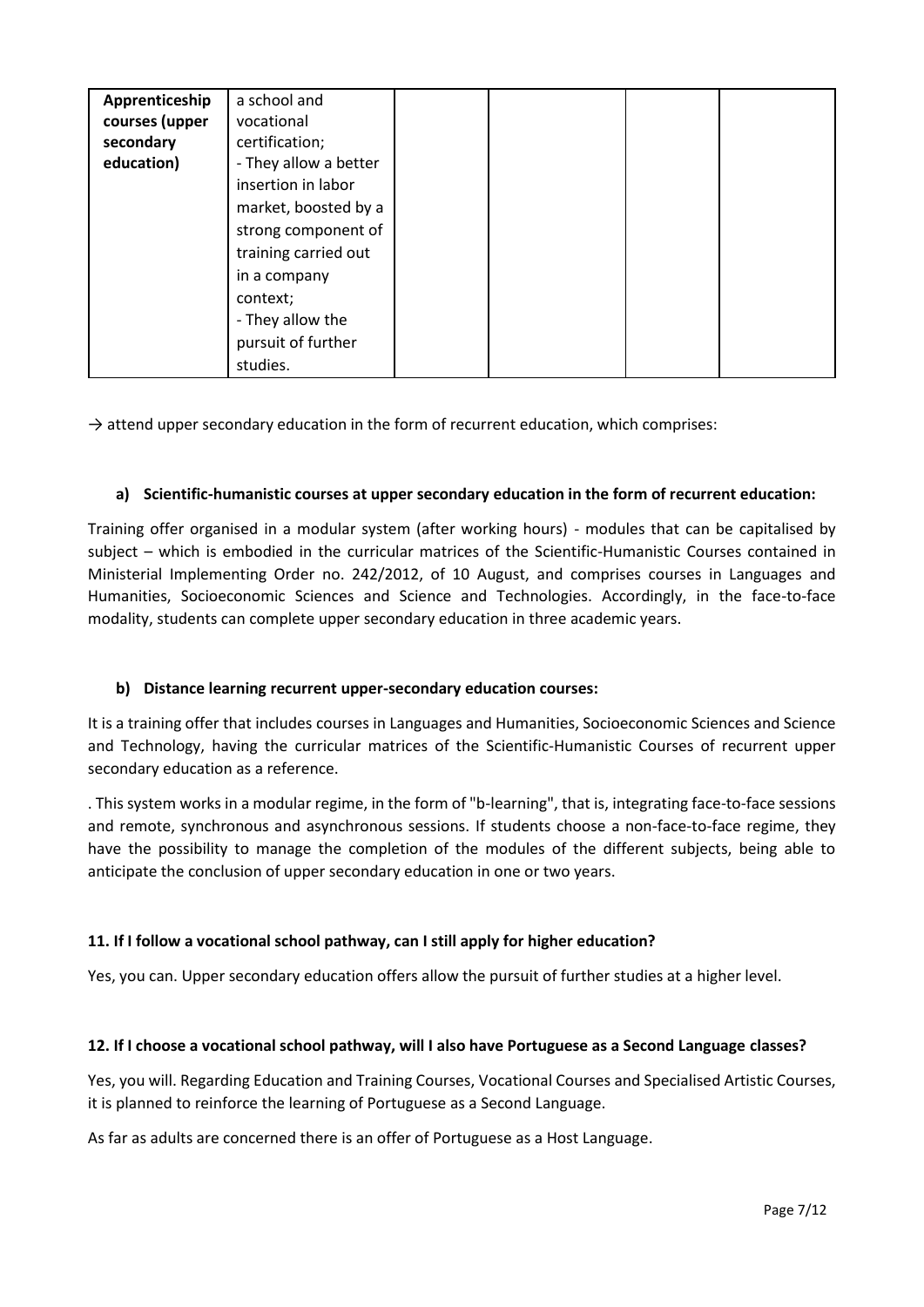# **13. What comprises the curriculum of primary and secondary education?**

| Lower primary education       | <b>Upper primary education</b>      | Lower secondary education            |
|-------------------------------|-------------------------------------|--------------------------------------|
| Grades 1-4                    | Grades 5-6                          | Grades 7-9                           |
| <b>Curriculum components</b>  | <b>Curriculum components</b>        | <b>Curriculum components</b>         |
|                               | <b>Subjects</b>                     | <b>Subjects</b>                      |
| - Portuguese                  |                                     |                                      |
| - Maths                       | <b>Languages and Social Studies</b> | <b>Languages and Social Studies</b>  |
|                               | - Portuguese                        | - Portuguese                         |
| - Science, Geography, History | - English                           |                                      |
| (Estudo do Meio)              |                                     |                                      |
| - Artistic Education          | - Portugal History and Geography    | <b>Foreign languages</b>             |
| (Arts, Dance, Music)          | - Citizenship and Development       | - English                            |
| - English                     |                                     | - Foreign Language II                |
|                               | <b>Maths and Science</b>            |                                      |
| - Physical Education          | - Maths                             | <b>Social and Humanistic Science</b> |
| - Study Guidance/Tutoring     | - Science                           | - History                            |
| - Complementary Offer         |                                     | - Geography                          |
| - Religion (optional)         | <b>Artistic and Technological</b>   | - Citizenship and Development        |
| - Citizenship and Development | <b>Education</b>                    | - Maths                              |
| $-$ ICT                       | - Art                               |                                      |
|                               | - Technological Education           | <b>Science and Physics</b>           |
|                               | - Music                             | - Science                            |
|                               | $-$ ICT                             | - Physics and Chemistry              |
|                               | - Physical Education                |                                      |
|                               | - Religion (optional)               | <b>Artistic and Technological</b>    |
|                               | - Complementary Offer               | <b>Education</b>                     |
|                               | - Study Guidance / Tutoring         | - Art                                |
|                               | - Complement to Artistic            | - Complement to Artistic             |
|                               | Education                           | Education                            |
|                               |                                     | $-$ ICT                              |
|                               |                                     | - Physical Education                 |
|                               |                                     | - Religion (optional)                |
|                               |                                     |                                      |
|                               |                                     | - Complementary Offer                |

# **Primary and Lower Secondary Education**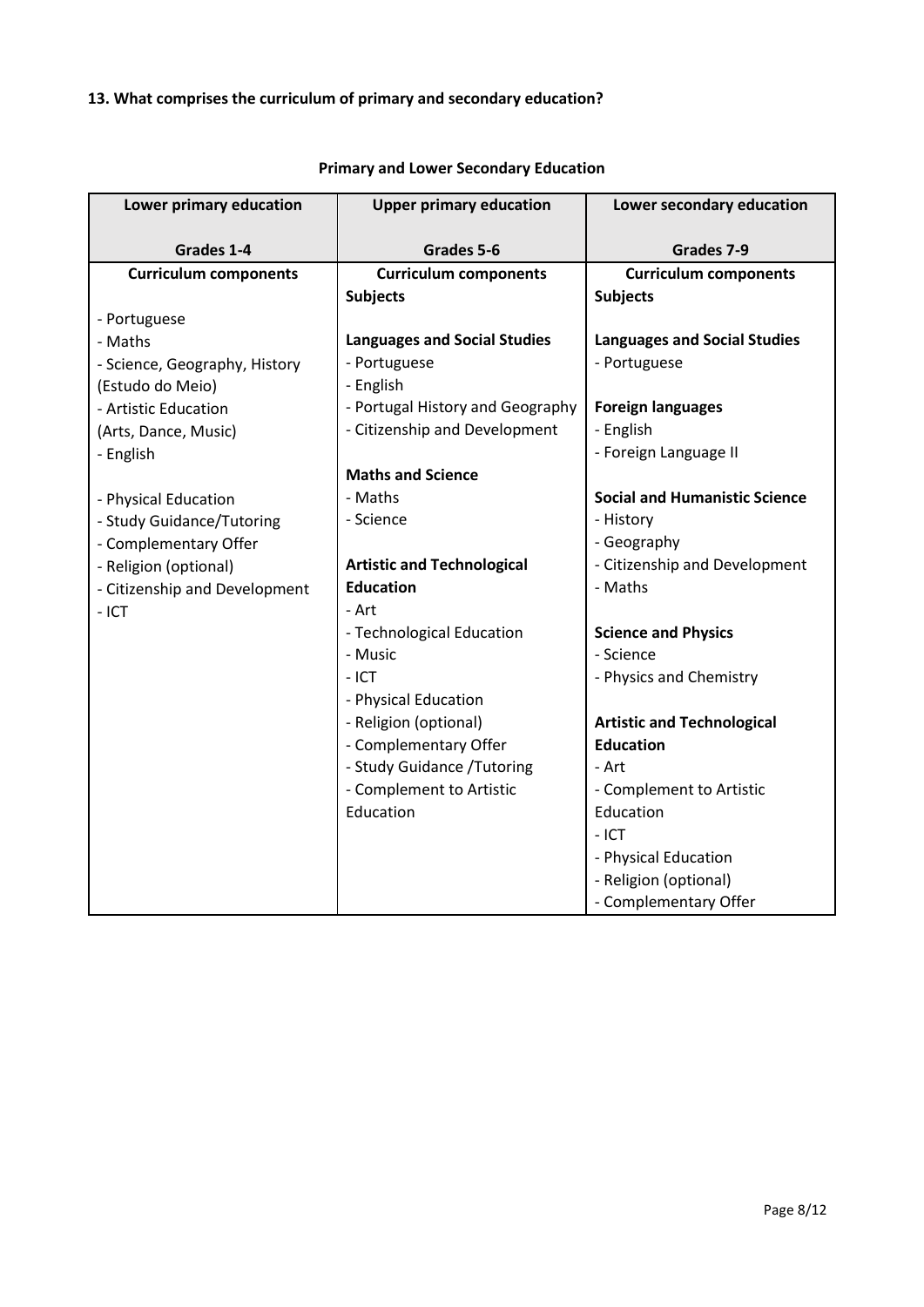| <b>Artistic Specialised Courses</b><br>(Dance/Music)                                                                                                                                                              |                                                                                                                                                                                                                                                                       |  |  |  |
|-------------------------------------------------------------------------------------------------------------------------------------------------------------------------------------------------------------------|-----------------------------------------------------------------------------------------------------------------------------------------------------------------------------------------------------------------------------------------------------------------------|--|--|--|
| <b>Upper primary (Grades 5-6)</b>                                                                                                                                                                                 | Lower secondary (Grades 7-9)                                                                                                                                                                                                                                          |  |  |  |
| <b>Curriculum components</b>                                                                                                                                                                                      | <b>Curriculum components</b>                                                                                                                                                                                                                                          |  |  |  |
| <b>Subjects</b>                                                                                                                                                                                                   | <b>Subjects</b>                                                                                                                                                                                                                                                       |  |  |  |
| <b>Languages and Social Studies</b><br>- Portuguese                                                                                                                                                               | - Portuguese                                                                                                                                                                                                                                                          |  |  |  |
| - English                                                                                                                                                                                                         | <b>Foreign languages:</b>                                                                                                                                                                                                                                             |  |  |  |
| - Portugal History and Geography                                                                                                                                                                                  | - English                                                                                                                                                                                                                                                             |  |  |  |
| - Citizenship and development                                                                                                                                                                                     | - Foreign Language II                                                                                                                                                                                                                                                 |  |  |  |
| <b>Maths and Science:</b><br>- Maths<br>- Science<br>- Art<br>- Physical Education (there is not the subject:<br>Dance)<br><b>Artistic specialised training</b><br>- Religion (optional)<br>- Complementary Offer | <b>Social and Humanistic Science:</b><br>- History<br>- Geography<br>- Citizenship and Development<br>- Maths<br><b>Science and Physics:</b><br>- Science<br>- Physics and Chemistry<br>- Art (optional)<br>- Physical Education (there is not the subject:<br>Dance) |  |  |  |
|                                                                                                                                                                                                                   | <b>Artistic specialised training</b><br>- Religion (optional)<br>- Complementary Offer                                                                                                                                                                                |  |  |  |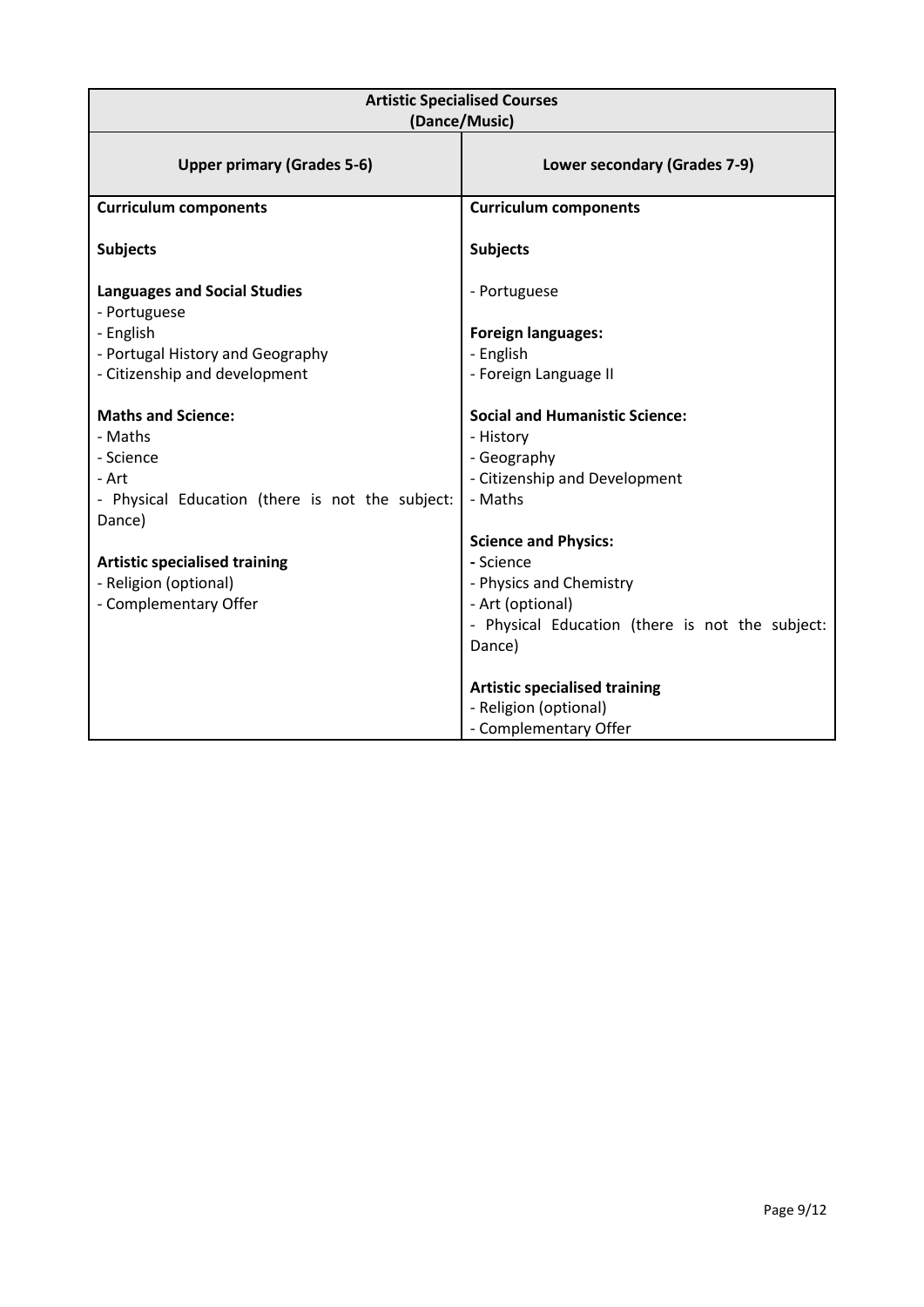| <b>Education and Training courses</b> |                             |                                                      |                                                      |  |  |
|---------------------------------------|-----------------------------|------------------------------------------------------|------------------------------------------------------|--|--|
| Type 1 A (2 years)                    | Type 1 B (1 year)           | Type 2 (2 years)                                     | Type 3 (1 year)                                      |  |  |
|                                       | <b>Entrance conditions</b>  |                                                      |                                                      |  |  |
| Under grade 4<br>Under grade 6        |                             | Grades 6 and 7 or                                    | Grade 8 or                                           |  |  |
| <b>Training components:</b>           | <b>Training components:</b> | attendance of grade 8<br><b>Training components:</b> | attendance of grade 9<br><b>Training components:</b> |  |  |
|                                       |                             |                                                      |                                                      |  |  |
| Sociocultural (894h)                  | Sociocultural (345h)        | Sociocultural (798h)                                 | Sociocultural (192h)                                 |  |  |
| - Portuguese                          | - Portuguese                | - Portuguese                                         | - Portuguese                                         |  |  |
| - Foreign Language                    | - Foreign Language          | - Foreign Language                                   | - Foreign Language                                   |  |  |
| - Citizenship and World               | - Citizenship and World     | - Citizenship and World                              | - Citizenship and World                              |  |  |
| of Today                              | of today                    | of today                                             | of Today                                             |  |  |
| $-$ ICT                               | $-$ ICT                     | $-$ ICT                                              | $-$ ICT                                              |  |  |
| - Hygiene, Health, and                | - Hygiene, Health, and      | - Hygiene, Health, and                               | - Hygiene, Health, and                               |  |  |
| Safety at work                        | Safety at work              | Safety at work                                       | Safety at work                                       |  |  |
| - Physical Education                  | - Physical Education        | - Physical Education                                 | - Physical Education                                 |  |  |
| Science (288h)                        | Science (90h)               | Science(333h)                                        | Science (66h)                                        |  |  |
| - Applied Maths                       | - Applied Maths             | - Applied Maths                                      | - Applied Maths                                      |  |  |
| - 1 subject                           | - 1 subject                 | - 1 subject                                          | - 1 subject                                          |  |  |
| <b>Technological (480h)</b>           | <b>Technological (480h)</b> | <b>Technological (768h)</b>                          | <b>Technological (732h)</b>                          |  |  |
| - Short duration training             | - Short duration training   | - Short duration training                            | - Short duration training                            |  |  |
| units on technological,               | units on technological,     | units on technological,                              | units on technological,                              |  |  |
| technical and practical               | technical and practical     | technical and practical                              | technical and practical                              |  |  |
|                                       |                             |                                                      |                                                      |  |  |
| Practical (210)                       | Practical (210)             | Practical (210)                                      | Practical (210)                                      |  |  |
| In-service training                   | In-service training         | In-service training                                  | In-service training                                  |  |  |
| 1872h (minimum)                       | 1125h (minimum)             | 2109h (minimum)                                      | 1200h (minimum)                                      |  |  |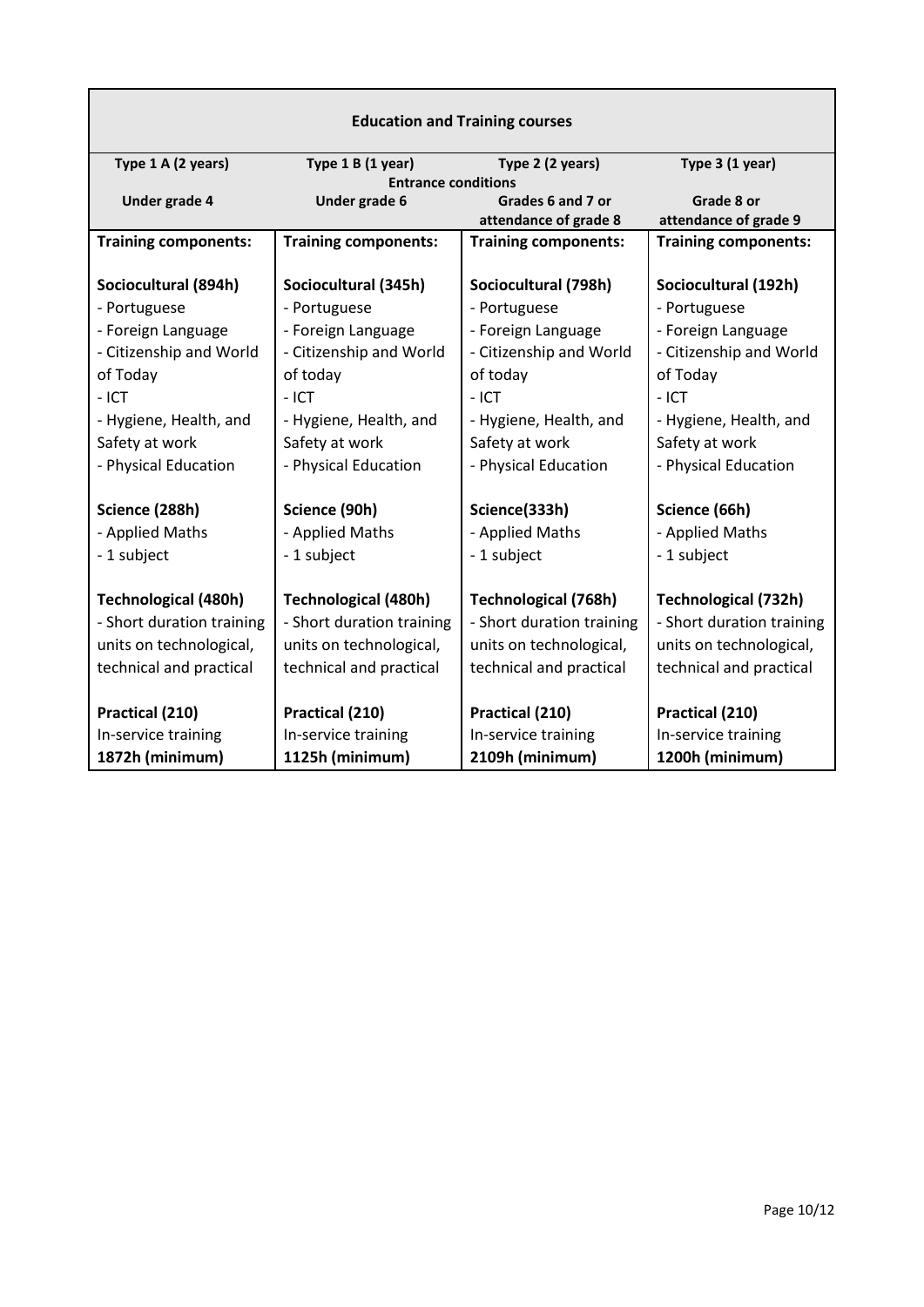| <b>Upper secondary education</b>                                                                                                                                                                                                                                                                                                                                                                             |                                                                                                                                                                                                                                                                                                                                                                                                                                |                                                                                                                                                                                                                                                                                                                                                                                                                            |                                                                                                                                                                                                                                                                                                                                                                                                                                                                                                                                                                                                                                                                                                                                                 |  |  |
|--------------------------------------------------------------------------------------------------------------------------------------------------------------------------------------------------------------------------------------------------------------------------------------------------------------------------------------------------------------------------------------------------------------|--------------------------------------------------------------------------------------------------------------------------------------------------------------------------------------------------------------------------------------------------------------------------------------------------------------------------------------------------------------------------------------------------------------------------------|----------------------------------------------------------------------------------------------------------------------------------------------------------------------------------------------------------------------------------------------------------------------------------------------------------------------------------------------------------------------------------------------------------------------------|-------------------------------------------------------------------------------------------------------------------------------------------------------------------------------------------------------------------------------------------------------------------------------------------------------------------------------------------------------------------------------------------------------------------------------------------------------------------------------------------------------------------------------------------------------------------------------------------------------------------------------------------------------------------------------------------------------------------------------------------------|--|--|
| <b>Scientific-Humanistic</b><br>courses                                                                                                                                                                                                                                                                                                                                                                      | <b>Vocational courses</b>                                                                                                                                                                                                                                                                                                                                                                                                      | <b>Specialised Artistic</b><br>courses                                                                                                                                                                                                                                                                                                                                                                                     | <b>Apprenticeship courses</b>                                                                                                                                                                                                                                                                                                                                                                                                                                                                                                                                                                                                                                                                                                                   |  |  |
| <b>Training components:</b>                                                                                                                                                                                                                                                                                                                                                                                  | <b>Training components:</b>                                                                                                                                                                                                                                                                                                                                                                                                    | <b>Training components:</b>                                                                                                                                                                                                                                                                                                                                                                                                | <b>Training components:</b>                                                                                                                                                                                                                                                                                                                                                                                                                                                                                                                                                                                                                                                                                                                     |  |  |
| General:<br>- Portuguese<br>- Foreign language I, II<br>or III<br>- Philosophy<br>- Physical Education<br><b>Specific:</b><br>According to the course<br>specific area of studies<br>- 1 three-year subject<br>- 2 two-year subjects<br><b>Options</b><br>- 2 yearly subjects<br>(1 within the course<br>area of studies; the<br>other can be related to<br>other areas of studies)<br>- Religion (optional) | Sociocultural:<br>(1000h)<br>- Portuguese<br>- Foreign Language I, II<br>or III<br>- Integration Area<br>(Philosophy adapted)<br>- ICT/School Offer<br>- Physical Education<br>Science:<br>(500h)<br>- 2/3 subjects within<br>this area<br>Technological:<br>(1100h a 1300h)<br>- Short duration training<br>units on technological,<br>technical and practical<br>In-service training (600<br>to 840h)<br>Religion (optional) | General:<br>- Portuguese<br>- Foreign language I, II,<br>$\mathbf{III}$<br>- Philosophy<br>- Physical Education<br>(there is not the<br>subject: Dance)<br>Science:<br>- 2/4 subjects (within a<br>range of subjects<br>included in artistic<br>training area)<br><b>Artistic technical</b><br>component<br>- 2/5 subjects (within a<br>range of subjects<br>included in artistic<br>training area)<br>Religion (optional) | Sociocultural:<br>(800h)<br>Languages, Culture and<br><b>Communication:</b><br>- Living in Portuguese<br>- Communicating in<br>English (you can choose<br>another foreign<br>language that proves to<br>better meet the labor<br>market needs with the<br>same goals and<br>competences)<br>$-$ ICT<br><b>Citizenship and Society</b><br>- The World of Today<br>- Social and Personal<br>Development<br>Science:<br>(400h)<br>- Maths and Reality<br>- Other<br><b>Technological</b><br>(800h to 1000h)<br>- Short duration training<br>units on technological,<br>technical and practical<br><b>In-service training</b><br>(1100 to 1500h)<br><b>Apprenticeship Courses</b><br>provide<br>that, to the total<br>duration of the<br>respective |  |  |
|                                                                                                                                                                                                                                                                                                                                                                                                              |                                                                                                                                                                                                                                                                                                                                                                                                                                |                                                                                                                                                                                                                                                                                                                                                                                                                            | curriculum plans, an<br>extra of up to 90 hours                                                                                                                                                                                                                                                                                                                                                                                                                                                                                                                                                                                                                                                                                                 |  |  |